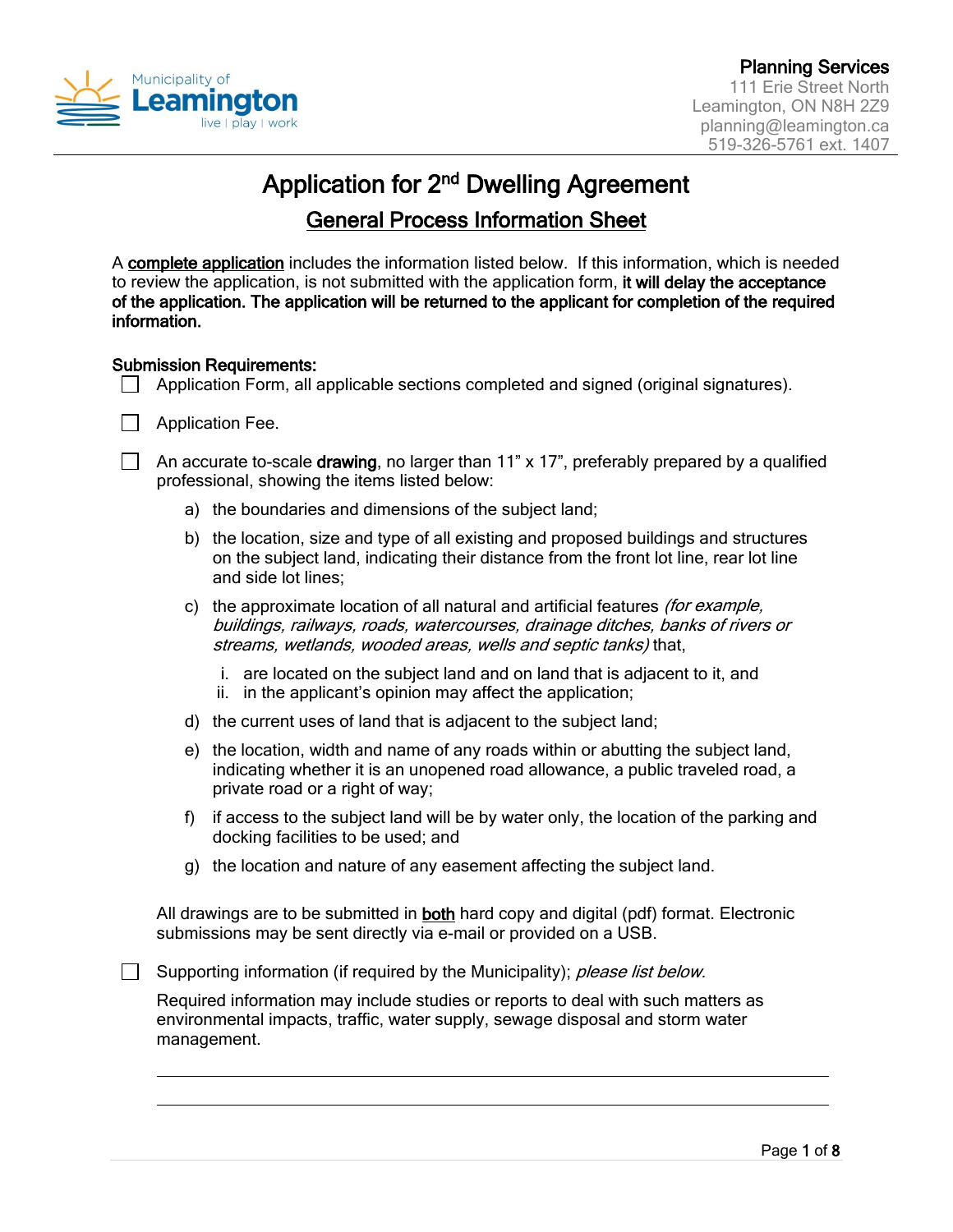

# Application for 2nd Dwelling Agreement

| <b>Office Use Only</b>                                                                                                                                                                                                         |                        |  |  |  |
|--------------------------------------------------------------------------------------------------------------------------------------------------------------------------------------------------------------------------------|------------------------|--|--|--|
| File Number: <u>_____________________</u>                                                                                                                                                                                      |                        |  |  |  |
| Fee: ___________                                                                                                                                                                                                               |                        |  |  |  |
|                                                                                                                                                                                                                                |                        |  |  |  |
| Date Application Deemed Complete: Network and Complete and Complete and Complete and Complete and Complete and Complete and Complete and Complete and Complete and Complete and Complete and Complete and Complete and Complet |                        |  |  |  |
| <b>Concurrent Applications Filed</b>                                                                                                                                                                                           |                        |  |  |  |
| Zoning By-law Amendment<br>Consent/ZBA<br>Other (Specify):                                                                                                                                                                     | File No.:<br>File No.: |  |  |  |

| Application                                                                                                                                                                                                                                                                                      |  | Fee                                          |
|--------------------------------------------------------------------------------------------------------------------------------------------------------------------------------------------------------------------------------------------------------------------------------------------------|--|----------------------------------------------|
| 2 <sup>nd</sup> Dwelling Agreement                                                                                                                                                                                                                                                               |  | \$2100.00 (\$1100 + \$1000 Security Deposit) |
| <b>Attn: Planning Services</b><br>planning@leamington.ca<br>111 Erie Street North<br>Leamington, Ontario N8H 2Z9<br>Phone: (519) 326-5761 ext. 1407<br>(519) 326-2481<br>Fax:                                                                                                                    |  |                                              |
| Personal information on this form is collected under the authority of The Planning Act, R.S.O.<br>1990, Chapter P. 13, Sections 34, 50 and 53 and will be used for contacting the applicant(s)<br>and for processing of the Application. Please note that personal information contained in this |  |                                              |

application may be included in Council minutes and become part of the public record and posted on our municipal website. Questions about this collection should be directed to the Manager of Legislative Services/Clerk for The Corporation of the Municipality of Leamington.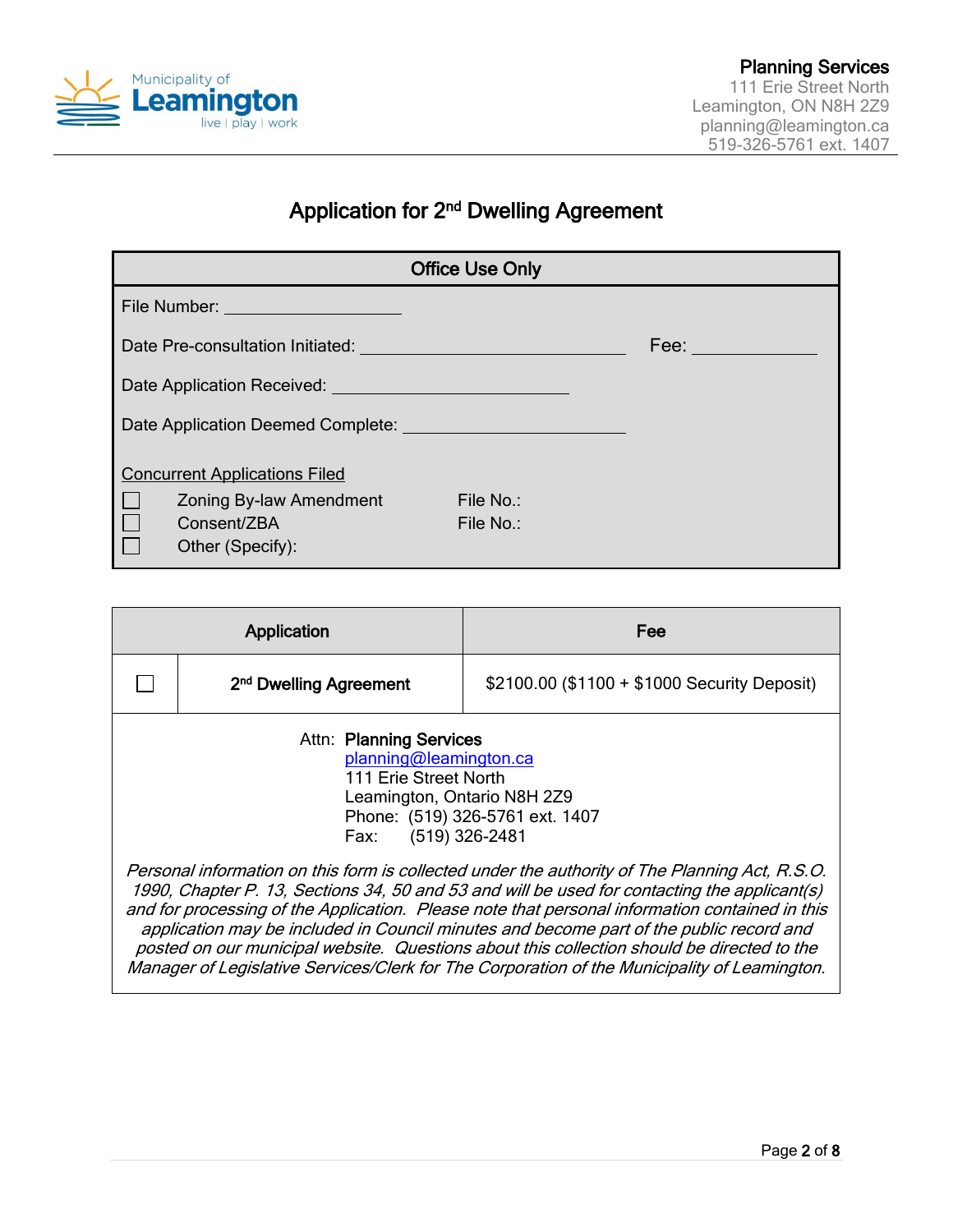

111 Erie Street North Leamington, ON N8H 2Z9 planning@leamington.ca 519-326-5761 ext. 1407

| 1.0<br><b>Applicant Information</b>                                                                                                          |                    |                                  |  |
|----------------------------------------------------------------------------------------------------------------------------------------------|--------------------|----------------------------------|--|
| 1.1<br>Name of Owner(s)<br>(An owner's authorization is required if the applicant is not the owner.)                                         |                    |                                  |  |
| Name of Owner(s)                                                                                                                             | Home Telephone No. | <b>Business Telephone</b><br>No. |  |
| <b>Mailing Address</b>                                                                                                                       | <b>Postal Code</b> | Fax No.                          |  |
| Email:<br>Cell No.                                                                                                                           |                    |                                  |  |
| 1.2<br>Agent/Applicant<br>Name of the person who is to be contacted about the application, if different than the owner.                      |                    |                                  |  |
| Name of Contact Person/Agent                                                                                                                 | Home Telephone No. | <b>Business Telephone</b><br>No. |  |
| Fax No.<br><b>Postal Code</b><br><b>Mailing Address</b>                                                                                      |                    |                                  |  |
| Cell No.<br>Email:                                                                                                                           |                    |                                  |  |
| 1.3<br>Indicate to whom correspondence is to be sent (check only one, please):<br><b>Authorized Agent</b><br>Other (please specify)<br>Owner |                    |                                  |  |

| 2.0                             | <b>Location of the Subject Land</b> |                     |                 |  |
|---------------------------------|-------------------------------------|---------------------|-----------------|--|
| 2.1<br><b>Municipal Address</b> |                                     |                     |                 |  |
| Concession Number(s)            | Lot Number(s)                       | Registered Plan No. | Lot(s)/Block(s) |  |
| Reference Plan No.              | Part Number(s)                      | Parcel Number(s)    | Former Township |  |
| Assessment Roll No.<br>3706 -   |                                     |                     |                 |  |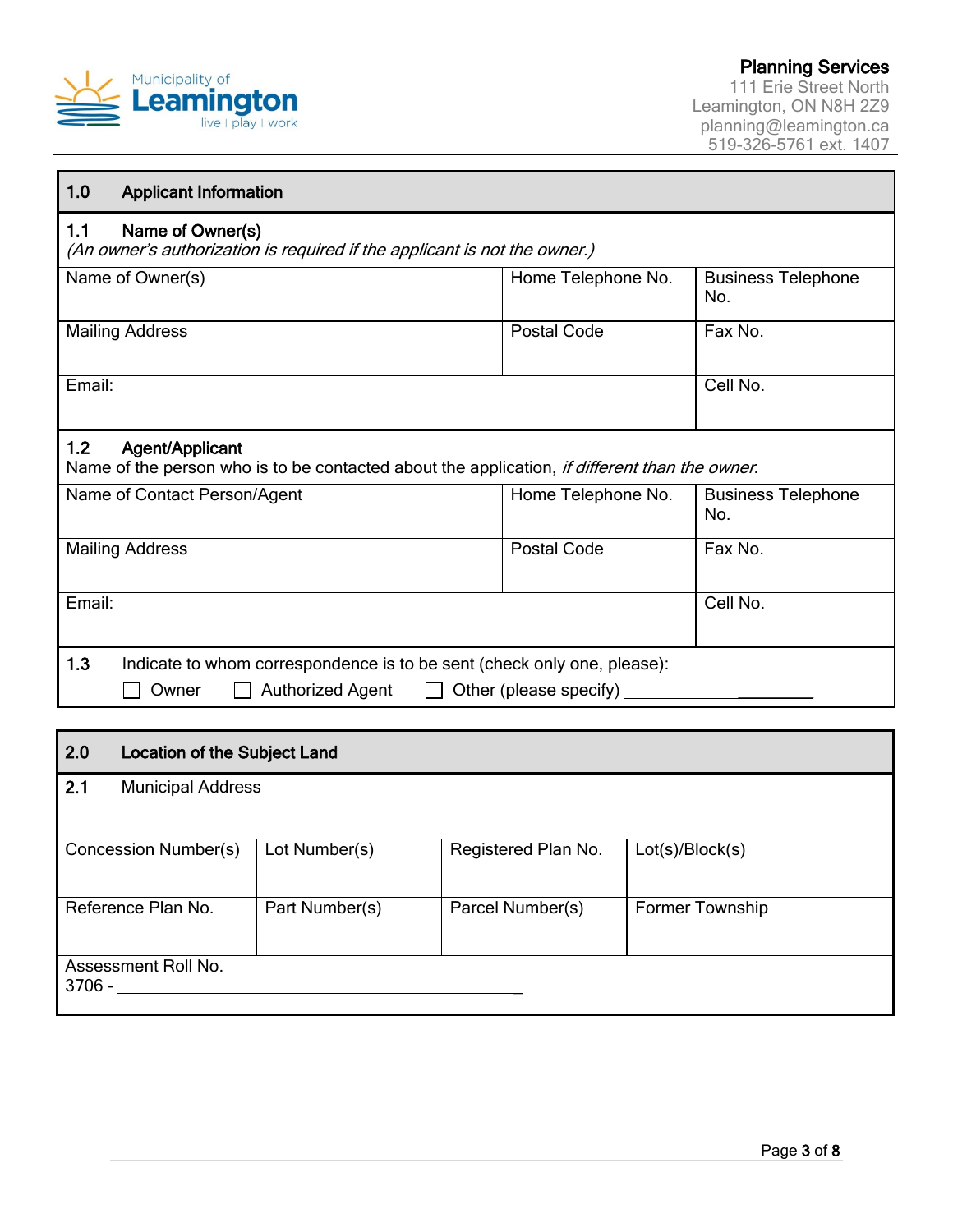

## 3.0 Easements

Are there any mortgages, charges or other encumbrances, including easements or restrictive covenants affecting the subject land?

 $\Box$  Yes  $\Box$  No

If yes, describe the easement or covenant and its effect.

# 4.0 Lot Dimensions

| Lot Frontage (m) | Lot Depth (m) | Lot Area (ha) |
|------------------|---------------|---------------|
|                  |               |               |
|                  |               |               |

| 5.0 | <b>Access</b>                                                                                                                                                                       |
|-----|-------------------------------------------------------------------------------------------------------------------------------------------------------------------------------------|
| 5.1 | Access to the subject lands will be by (check appropriate box and state road name):                                                                                                 |
|     |                                                                                                                                                                                     |
|     |                                                                                                                                                                                     |
|     |                                                                                                                                                                                     |
|     |                                                                                                                                                                                     |
|     |                                                                                                                                                                                     |
|     | Right of Way <b>contract the Community of Way</b>                                                                                                                                   |
|     |                                                                                                                                                                                     |
| 5.2 | If water access only, describe the location of parking and docking facilities to be used and the<br>distance from the subject lands, indicate whether parking is public or private: |

| 6.0 | <b>Services</b>                                                    |
|-----|--------------------------------------------------------------------|
| 6.1 | Water Supply (Check appropriate box for type of service proposed): |
|     | Publicly owned and operated piped water system                     |
|     | Privately owned and operated piped water system (communal)         |
|     | Drilled well                                                       |
|     | Sand point                                                         |
|     | Lake or other water body                                           |
|     | Other means (please state):                                        |
|     | Water service not proposed                                         |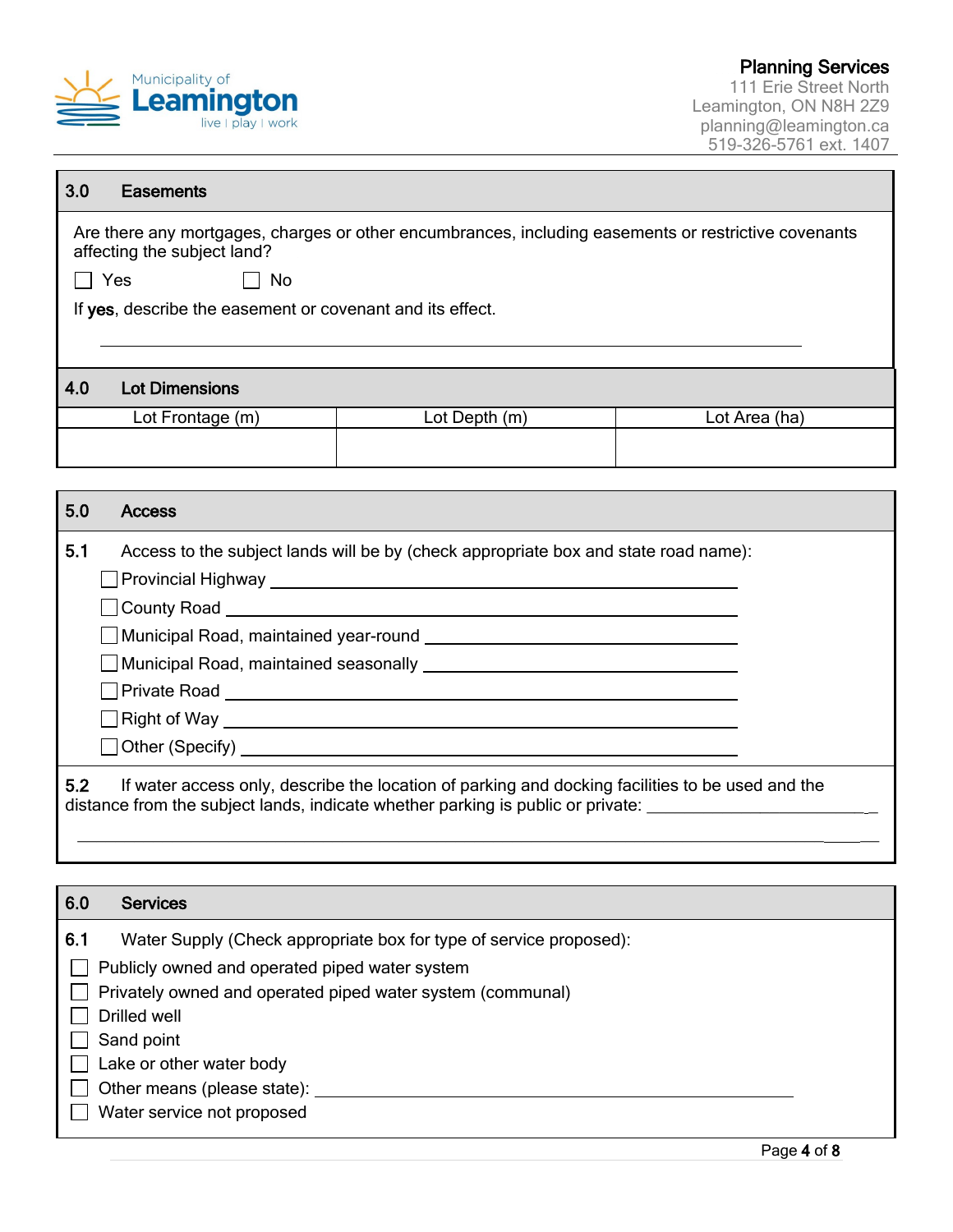

| 6.2 | Sewage Disposal (Check appropriate box for type of service proposed):<br>Publicly owned and operated sanitary sewage system<br>Privately owned and operated individual septic system*<br>Privately owned and operated communal septic system*<br>Privy<br>Holding tank<br>Sewage disposal service not proposed |
|-----|----------------------------------------------------------------------------------------------------------------------------------------------------------------------------------------------------------------------------------------------------------------------------------------------------------------|
| 6.3 | Other Services (Check if the service is available):<br>Electricity<br>School bussing<br>Garbage collection<br>Snow removal                                                                                                                                                                                     |
| 6.4 | Storm Drainage (Indicate the proposed storm drainage system):<br>Storm sewers<br><b>Ditches</b><br><b>Swales</b>                                                                                                                                                                                               |
| 6.5 | Where development will produce more than 4500 litres of effluent a day, applicants are required to<br>submit a servicing options report and a hydrogeological report:                                                                                                                                          |

| 7.0 | <b>Planning Information</b>                            |
|-----|--------------------------------------------------------|
| 7.1 | Official Plan Land Use Designation(s) of subject land: |
| 7.2 | Zoning of subject land:                                |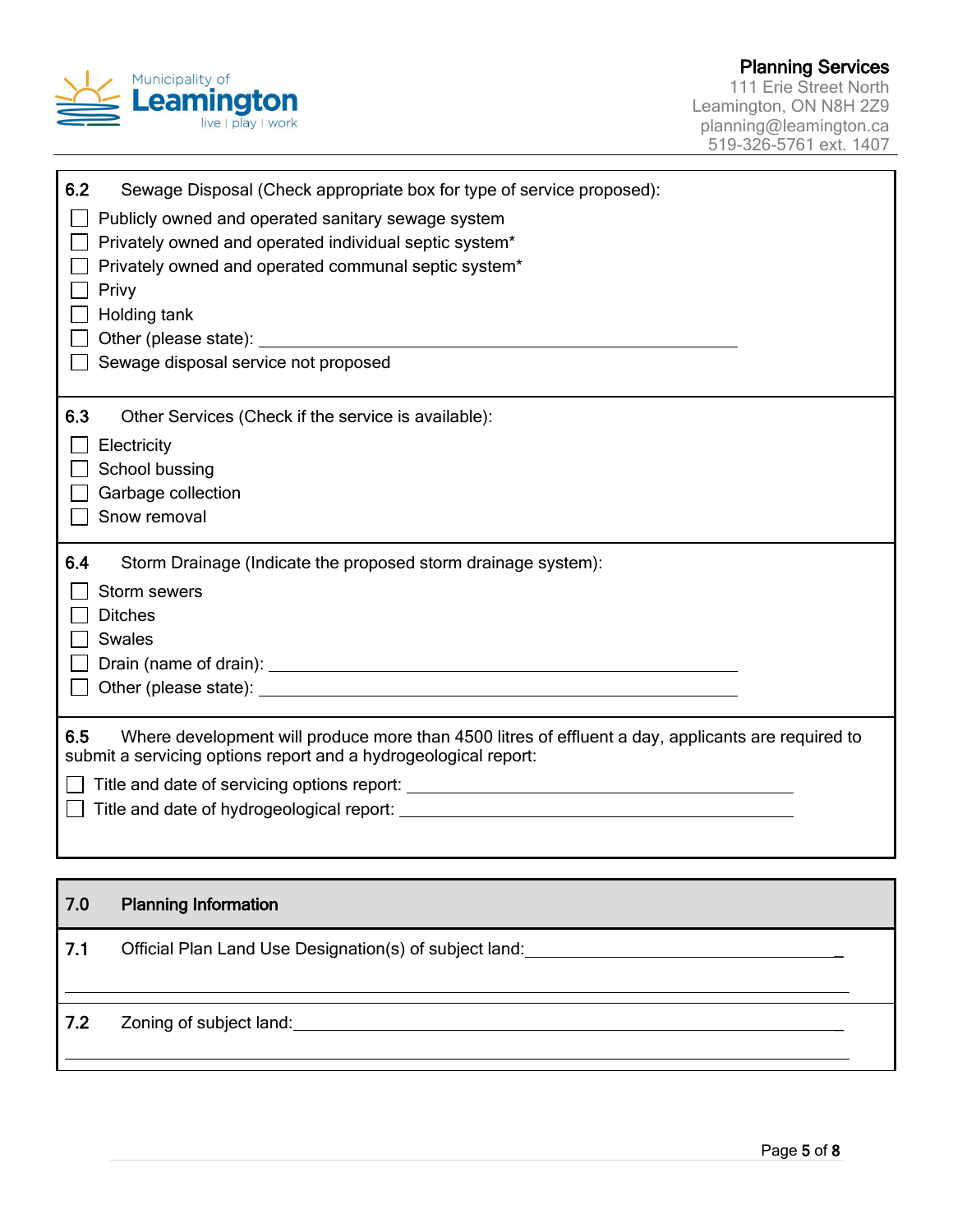

| 8.0                                                               | <b>Existing Use(s) of the Property</b>                                                                                                                                                                                                                                                                                                                                                                                                                                                                                                                                                                                                                                               |                                   |                                              |                                 |                                        |                                              |
|-------------------------------------------------------------------|--------------------------------------------------------------------------------------------------------------------------------------------------------------------------------------------------------------------------------------------------------------------------------------------------------------------------------------------------------------------------------------------------------------------------------------------------------------------------------------------------------------------------------------------------------------------------------------------------------------------------------------------------------------------------------------|-----------------------------------|----------------------------------------------|---------------------------------|----------------------------------------|----------------------------------------------|
| 8.1<br>$\overline{\phantom{a}}$<br>$\Box$<br>8.2<br>description): | State all existing use(s) on the property (check appropriate box(es)):<br>Residential<br>Commercial<br>Industrial<br>Agricultural<br>Institutional<br>Vacant<br>Mixed Use (please state): Mixed Use (please state):<br>Other (please state): example and the state of the state of the state of the state of the state of the state of the state of the state of the state of the state of the state of the state of the state of the state of the st<br>List all existing buildings and structures (including accessory buildings and structures) on the property<br>by completing the following Table (If more than 5 buildings or structures, please use separate page to provide |                                   |                                              |                                 |                                        |                                              |
|                                                                   | As shown on detailed Site Sketch                                                                                                                                                                                                                                                                                                                                                                                                                                                                                                                                                                                                                                                     |                                   |                                              |                                 |                                        |                                              |
| Item                                                              |                                                                                                                                                                                                                                                                                                                                                                                                                                                                                                                                                                                                                                                                                      | <b>Building or</b><br>Structure # | Building or<br>Structure #<br>$\overline{2}$ | Building or<br>Structure #<br>3 | <b>Building or</b><br>Structure #<br>4 | <b>Building or</b><br><b>Structure</b><br>#5 |
| Height $(m)$                                                      | Existing type or use for each<br>building and structure                                                                                                                                                                                                                                                                                                                                                                                                                                                                                                                                                                                                                              |                                   |                                              |                                 |                                        |                                              |
|                                                                   | Setback from front lot line (m)                                                                                                                                                                                                                                                                                                                                                                                                                                                                                                                                                                                                                                                      |                                   |                                              |                                 |                                        |                                              |
|                                                                   | Setback from rear lot line (m)                                                                                                                                                                                                                                                                                                                                                                                                                                                                                                                                                                                                                                                       |                                   |                                              |                                 |                                        |                                              |
| Setback from side lot line - one<br>side (m)                      |                                                                                                                                                                                                                                                                                                                                                                                                                                                                                                                                                                                                                                                                                      |                                   |                                              |                                 |                                        |                                              |
| Setback from side lot line - other<br>side(m)                     |                                                                                                                                                                                                                                                                                                                                                                                                                                                                                                                                                                                                                                                                                      |                                   |                                              |                                 |                                        |                                              |
| Setback from shoreline (m)                                        |                                                                                                                                                                                                                                                                                                                                                                                                                                                                                                                                                                                                                                                                                      |                                   |                                              |                                 |                                        |                                              |
| Building footprint dimensions (m)<br>or floor area $(m^2)$        |                                                                                                                                                                                                                                                                                                                                                                                                                                                                                                                                                                                                                                                                                      |                                   |                                              |                                 |                                        |                                              |
| Year building or structure was<br>constructed                     |                                                                                                                                                                                                                                                                                                                                                                                                                                                                                                                                                                                                                                                                                      |                                   |                                              |                                 |                                        |                                              |
| 8.3                                                               | How many existing parking spaces are provided on the subject land? ____________ spaces                                                                                                                                                                                                                                                                                                                                                                                                                                                                                                                                                                                               |                                   |                                              |                                 |                                        |                                              |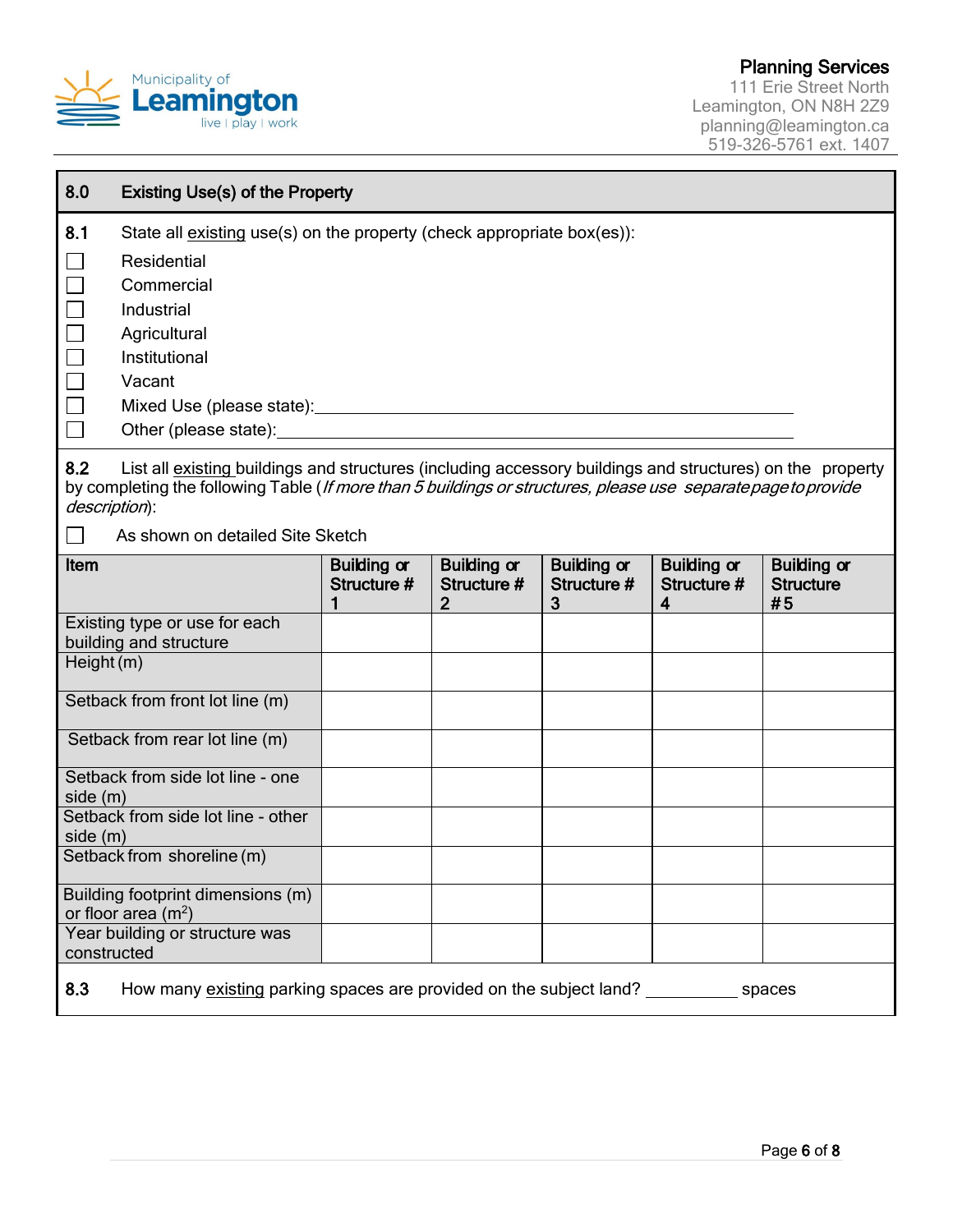

| 9.0 | Authorization                                                                                                                                                                                                                                                                      |                                                                          |  |
|-----|------------------------------------------------------------------------------------------------------------------------------------------------------------------------------------------------------------------------------------------------------------------------------------|--------------------------------------------------------------------------|--|
| 9.1 | If the applicant is not the owner of the land that is the subject of this application, the written<br>authorization of the owner that the applicant is authorized to make the application must be included<br>with this form or the authorization set out below must be completed. |                                                                          |  |
|     | Authorization or Owner for Agent to Make the Application                                                                                                                                                                                                                           |                                                                          |  |
|     | this application on my behalf.                                                                                                                                                                                                                                                     |                                                                          |  |
|     | Date                                                                                                                                                                                                                                                                               | Signature of Owner                                                       |  |
|     | Date                                                                                                                                                                                                                                                                               | Signature of Owner                                                       |  |
|     | 9.2 Consent of the Owner                                                                                                                                                                                                                                                           |                                                                          |  |
|     |                                                                                                                                                                                                                                                                                    | Complete the consent of the owner concerning personal information below. |  |
|     | Consent of the Owner to the Use and Disclosure of Personal Information                                                                                                                                                                                                             |                                                                          |  |
|     | authorize and consent to the use by or disclosure to any person or public body of any personal<br>information that is collected under the authority of the Planning Act for the purposes of processing<br>this application.                                                        |                                                                          |  |
|     | Date                                                                                                                                                                                                                                                                               | Signature of Owner                                                       |  |
|     | Date                                                                                                                                                                                                                                                                               | Signature of Owner                                                       |  |